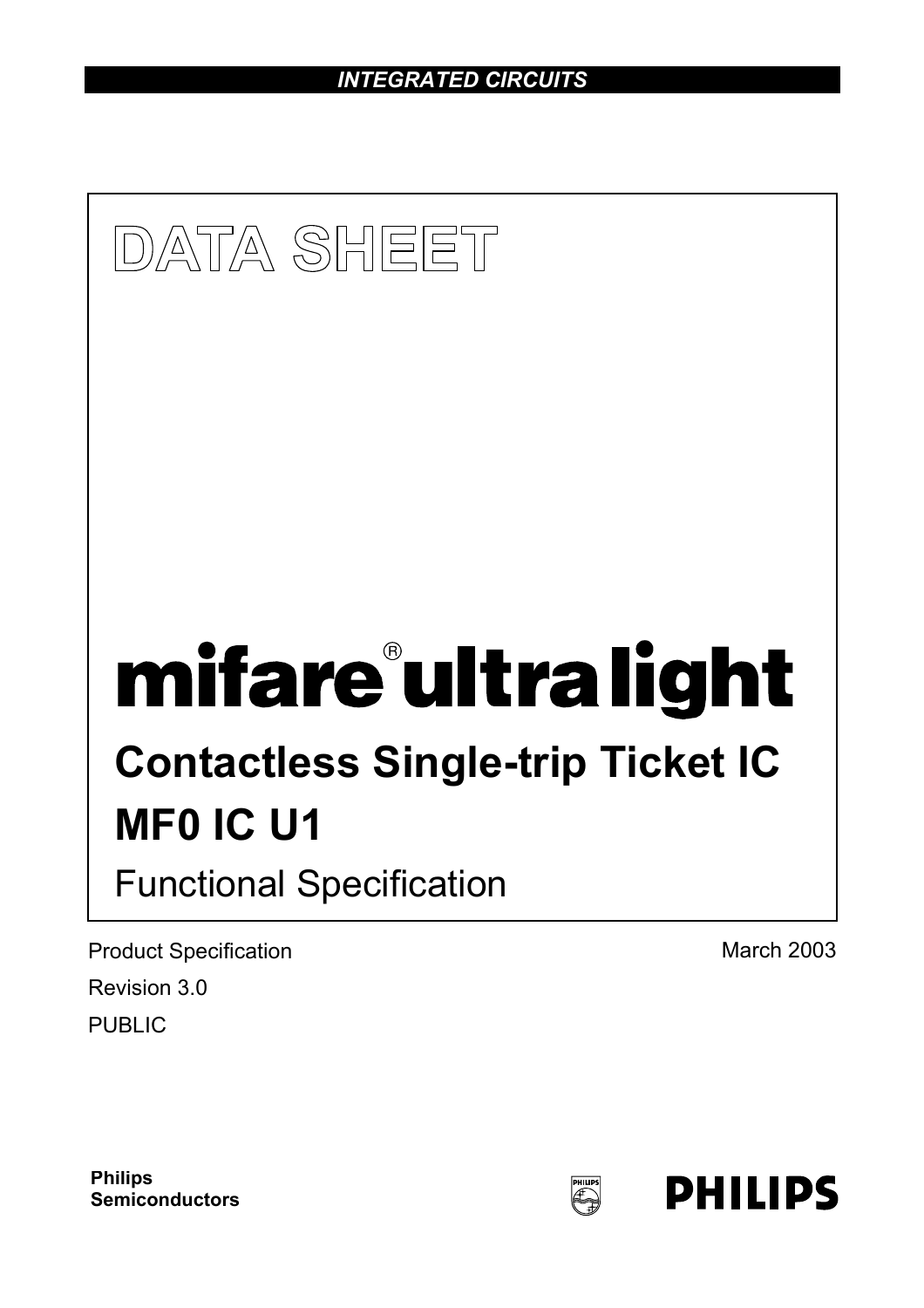## **CONTENTS**

| 1              |        |  |
|----------------|--------|--|
| 1.1            |        |  |
| 1.2            |        |  |
| 1.3            |        |  |
| $\overline{2}$ |        |  |
| 2.1            |        |  |
| 2.2            |        |  |
| 2.2.1          |        |  |
| 2.3            |        |  |
| 2.4            |        |  |
| $\mathfrak{S}$ |        |  |
| 3.1            |        |  |
| 3.2            |        |  |
| 3.2.1          | Idle 8 |  |
| 3.2.2          |        |  |
| 3.2.3          |        |  |
| 3.2.4          |        |  |
| 3.2.5          | Halt 8 |  |
|                |        |  |
| 3.3            |        |  |
| 3.4            |        |  |
| 3.5            |        |  |
| 3.5.1          |        |  |
| 3.5.2          |        |  |
| 3.5.3          |        |  |
| 3.5.4          |        |  |
| 3.6            |        |  |
| 3.6.1          |        |  |
| 3.6.2          |        |  |
| 3.6.3          |        |  |
| 3.6.4          |        |  |
| 3.6.5          |        |  |
| 3.6.6          |        |  |
| 3.6.7          |        |  |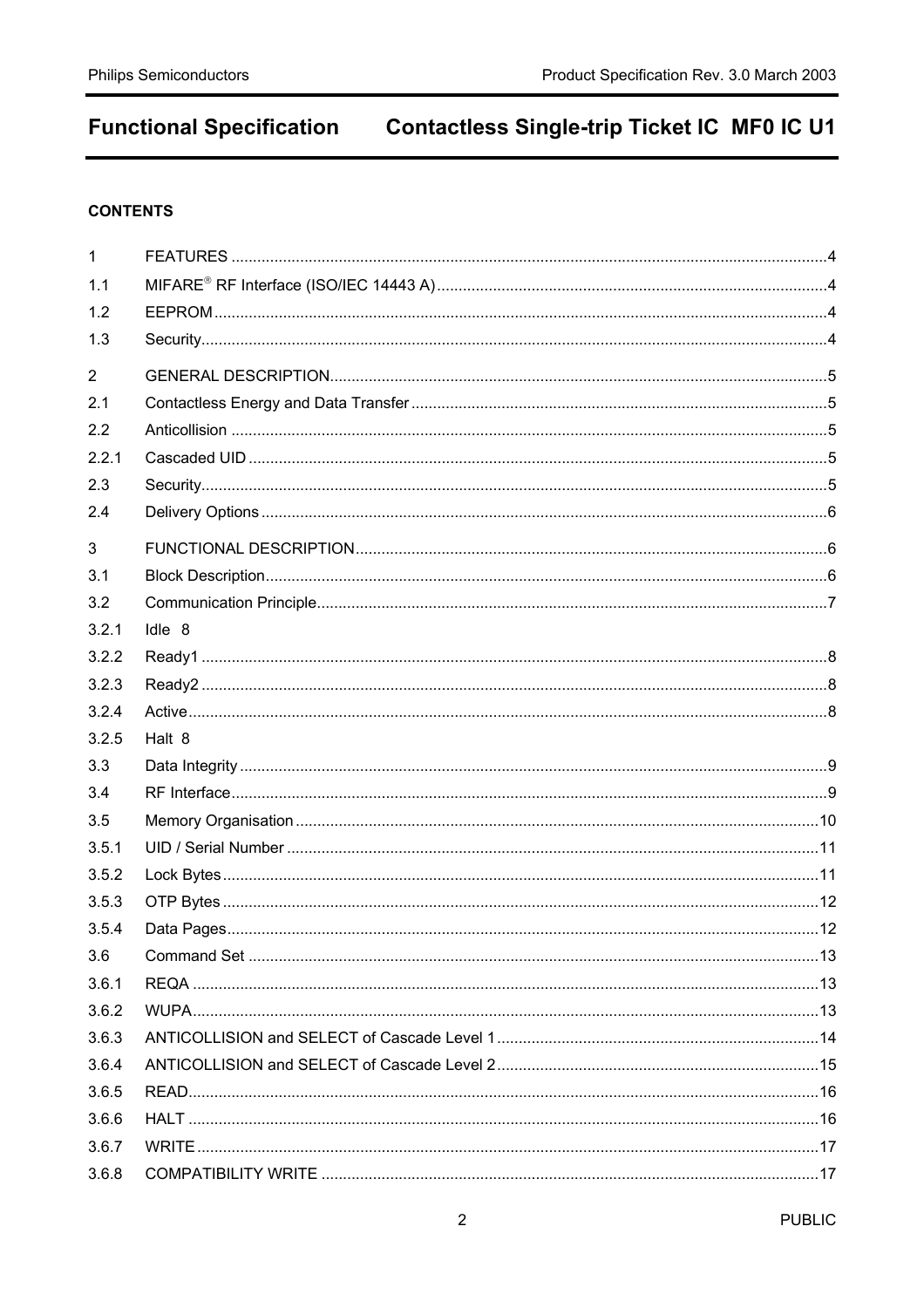l

 $MIFARE<sup>®</sup>$  is a registered trademark of Philips Electronics N.V.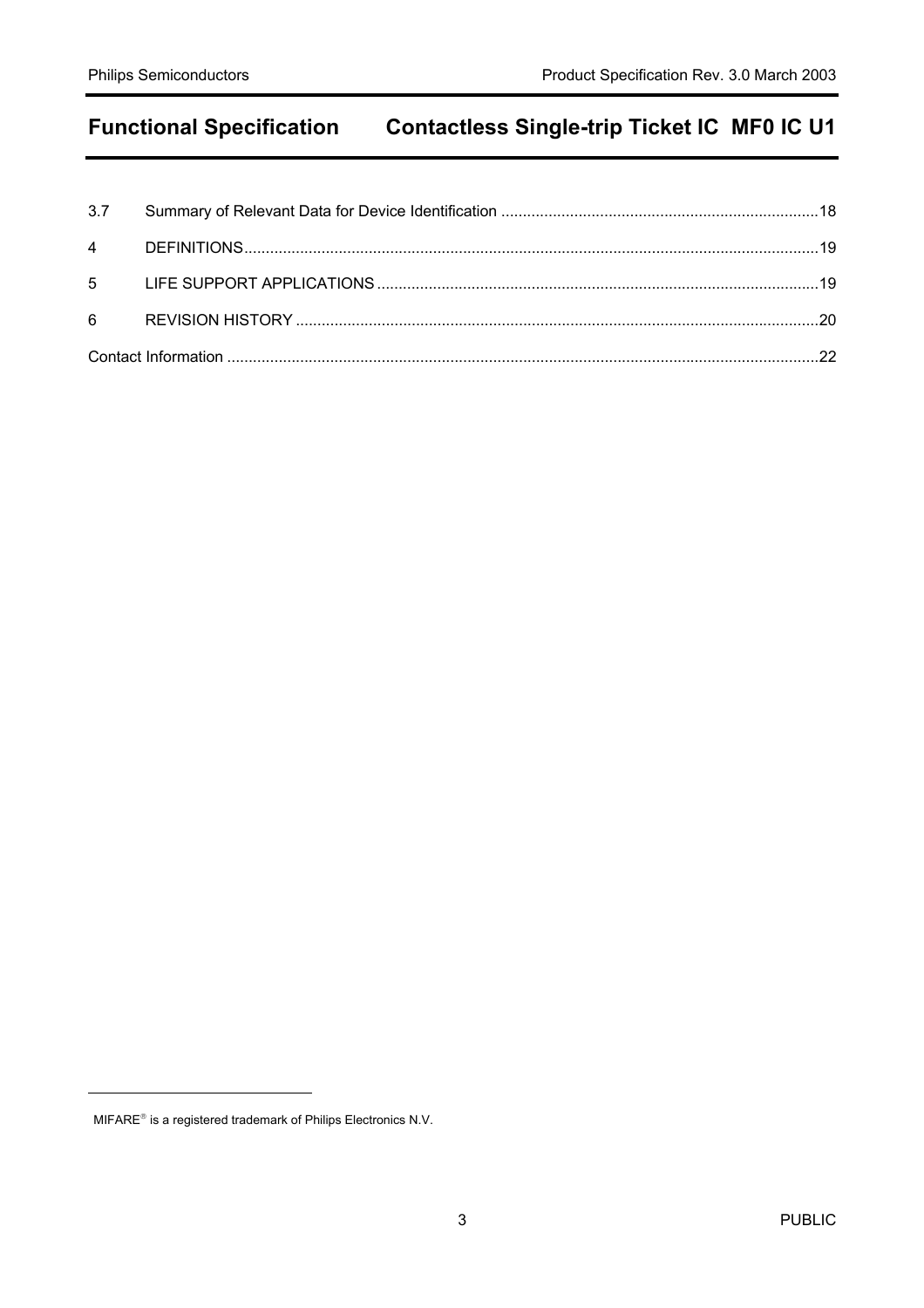### **1 FEATURES**

## **1.1 MIFARE RF Interface (ISO/IEC 14443 A)**

- Contactless transmission of data and supply energy (no battery needed)
- Operating distance: Up to 100mm (depending on antenna geometry)
- Operating frequency: 13.56 MHz
- Fast data transfer: 106 kbit/s
- High data integrity: 16 Bit CRC, parity, bit coding, bit counting
- True anticollision
- 7 byte serial number (cascade level 2 according to ISO/IEC14443-3)
- Typical ticketing transaction: < 35 ms
- Fast counter transaction: < 10 ms

### **1.2 EEPROM**

- 512 bit, organised in 16 pages with 4 byte each
- Field programmable read-only locking function per page
- 32 bit user definable One Time Programmable (OTP) area
- 384 bit user r/w area (12 pages)
- Data retention of 5 years
- Write endurance 10000 cycles

### **1.3 Security**

- Anti-cloning support by unique 7 Byte serial number for each device
- 32 Bit user programmable OTP area
- Field programmable read-only locking function per page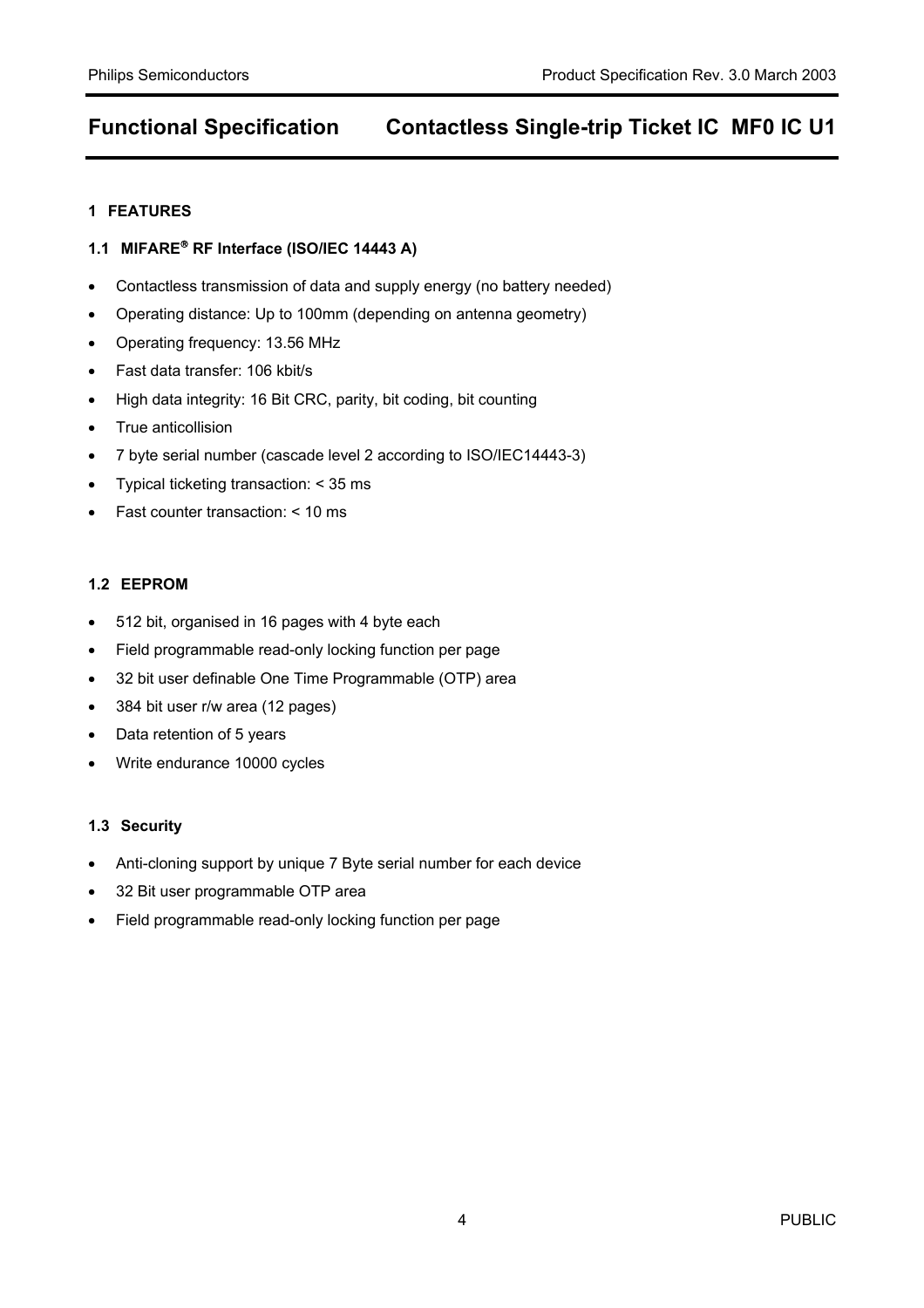#### **2 GENERAL DESCRIPTION**

Philips has developed the MIFARE<sup>®</sup> MF0 IC U1 to be used with Proximity Coupling Devices (PCD) according to ISO/IEC14443A. The communication layer (MIFARE<sup>®</sup> RF Interface) complies to parts 2 and 3 of the ISO/IEC14443A standard. The MF0 IC U1 is primarily designed for contactless single trip ticket solutions in transport applications.

#### **2.1 Contactless Energy and Data Transfer**

In the MIFARE $^{\circ}$  system, the MF0 IC U1 is connected to a coil with a few turns. The MF0 IC U1 fits for the TFC.0 (Edmonson) and TFC.1 ticket formats as defined in EN753-2.

TFC.1 ticket formats are supported by the MF0 IC U10 chip featuring an on-chip resonance capacitor of 16.9 pF.

The smaller TFC.0 tickets are supported by the MF0 IC U11 chip holding an on-chip resonance capacitor of 50 pF.

No battery is needed. When the ticket is positioned in the proximity of the coupling device (PCD) antenna, the high speed RF communication interface allows to transmit data with 106 kBit/s.

### **2.2 Anticollision**

An intelligent anticollision function allows to operate more than one card in the field simultaneously. The anticollision algorithm selects each card individually and ensures that the execution of a transaction with

a selected card is performed correctly without data corruption resulting from other cards in the field.

#### 2.2.1 CASCADED UID

The anticollision function is based on an IC individual serial number called **U**nique **ID**entification. The UID of the MF0 IC U1 is 7 bytes long and supports cascade level 2 according to ISO/IEC14443-3.

#### **2.3 Security**

The 7 byte UID is unchangeably programmed into each device during production. It cannot be altered and guarantees the uniqueness of each device. This is an effective anti-cloning mechanism. It may be used for a crypto-graphically secured data storage in the ticket memory. The UID may be used to derive diversified keys per ticket for an appropriate cryptographic system.

The 32 Bit OTP area provides write once operations e.g. for a one-time counter. It may be used for permanent de-validation of a ticket.

The field programmable read-only locking function allows to fix data per page to an unchangeable value. This function may be used to uniquely program the device for a dedicated application.

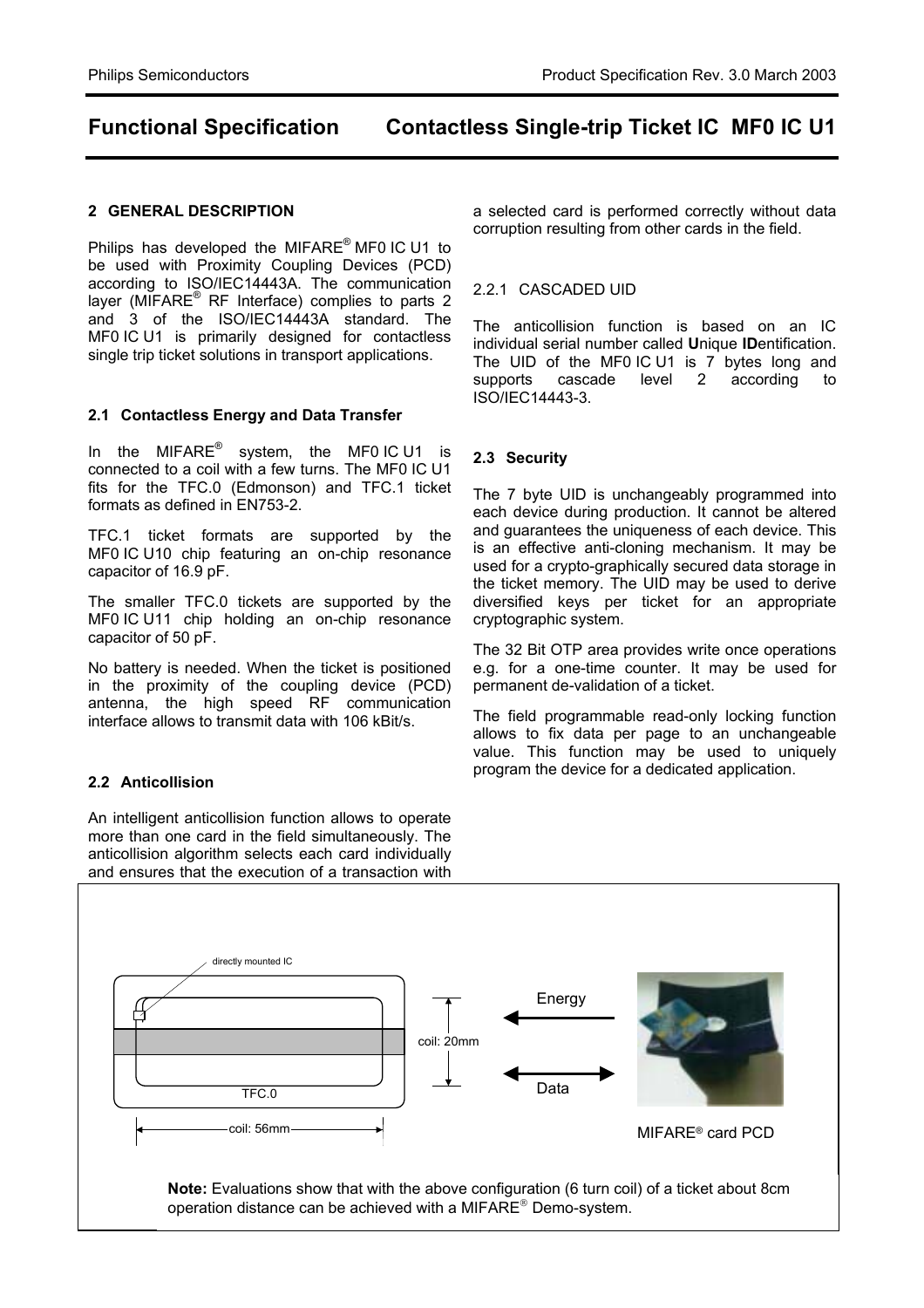#### **2.4 Delivery Options**

- Au Bumped die on sawn 8" wafer, FFC, 150µm thickness
- Philips Flip Chip Package FCP2

#### **3 FUNCTIONAL DESCRIPTION**

#### **3.1 Block Description**

The MF0 IC U1 chip consists of the 512 bit EEPROM, the RF-Interface and the Digital Control Unit. Energy and data are transferred via an antenna, which consists of a coil with a few turns directly connected to the MF0 IC U1. No further external components are necessary. (For details on antenna design please refer to the document *MIFARE (Card) IC Coil Design Guide*.)

- RF-Interface:
	- Modulator/Demodulator
		- Rectifier
		- Clock Regenerator
		- Power On Reset
		- Voltage Regulator
- Anticollision: Several cards in the field may be selected and operated in sequence
- Command Interpreter: Handles the commands supported by the MF0 IC U1 in order to access the memory
- EEPROM-Interface
- EEPROM: 512 bits are organised in 16 pages with 4 bytes each. 80 bits are reserved for manufacturer data. 16 bits are used for the readonly locking mechanism. 32 bits are available as OTP area. 384 bits are user programmable read / write memory.

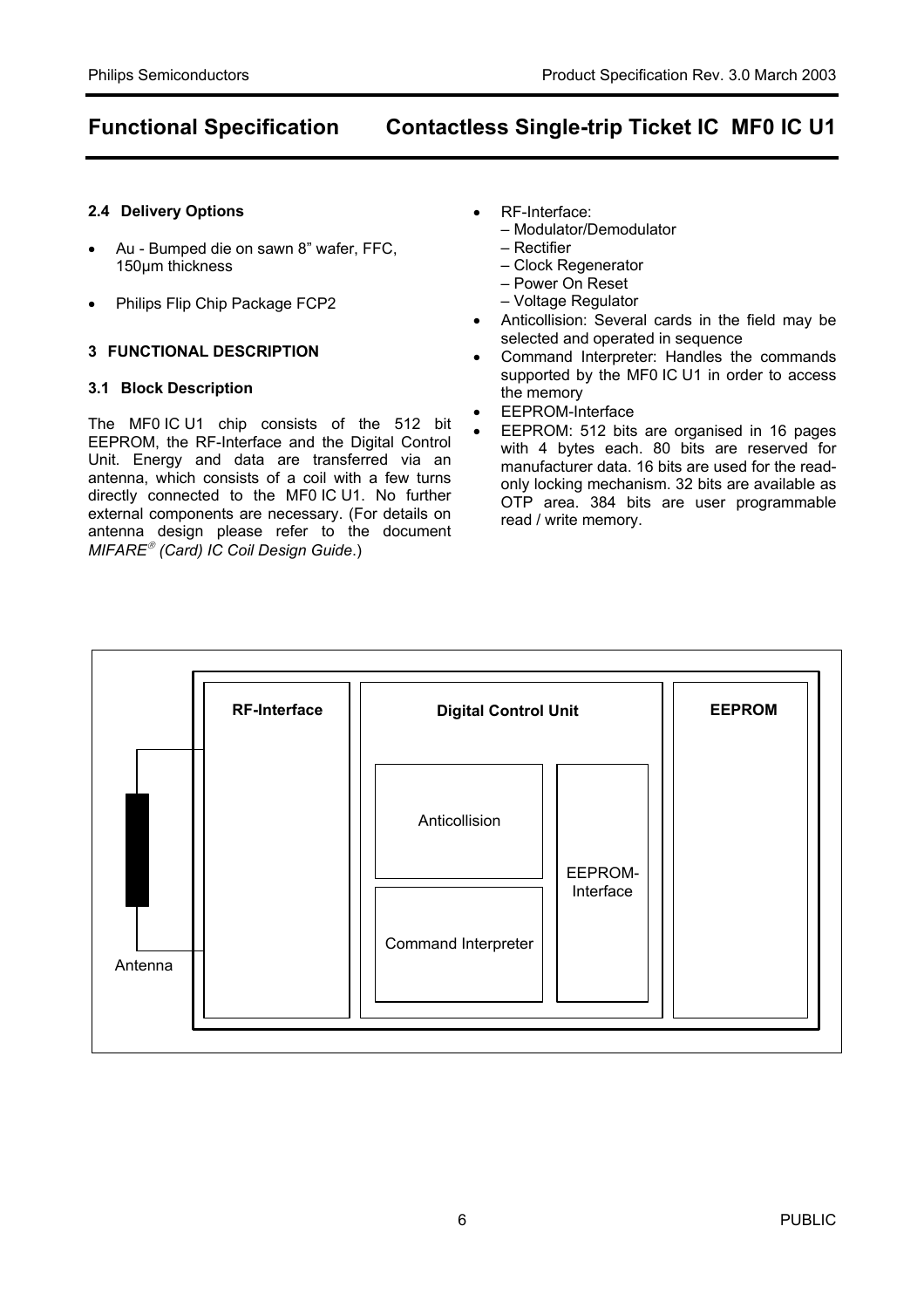#### **3.2 Communication Principle**

The commands are initiated by the PCD and controlled by the Command Interpeter of the MF0 IC U1. It handles the internal states and generates the approriate responses.

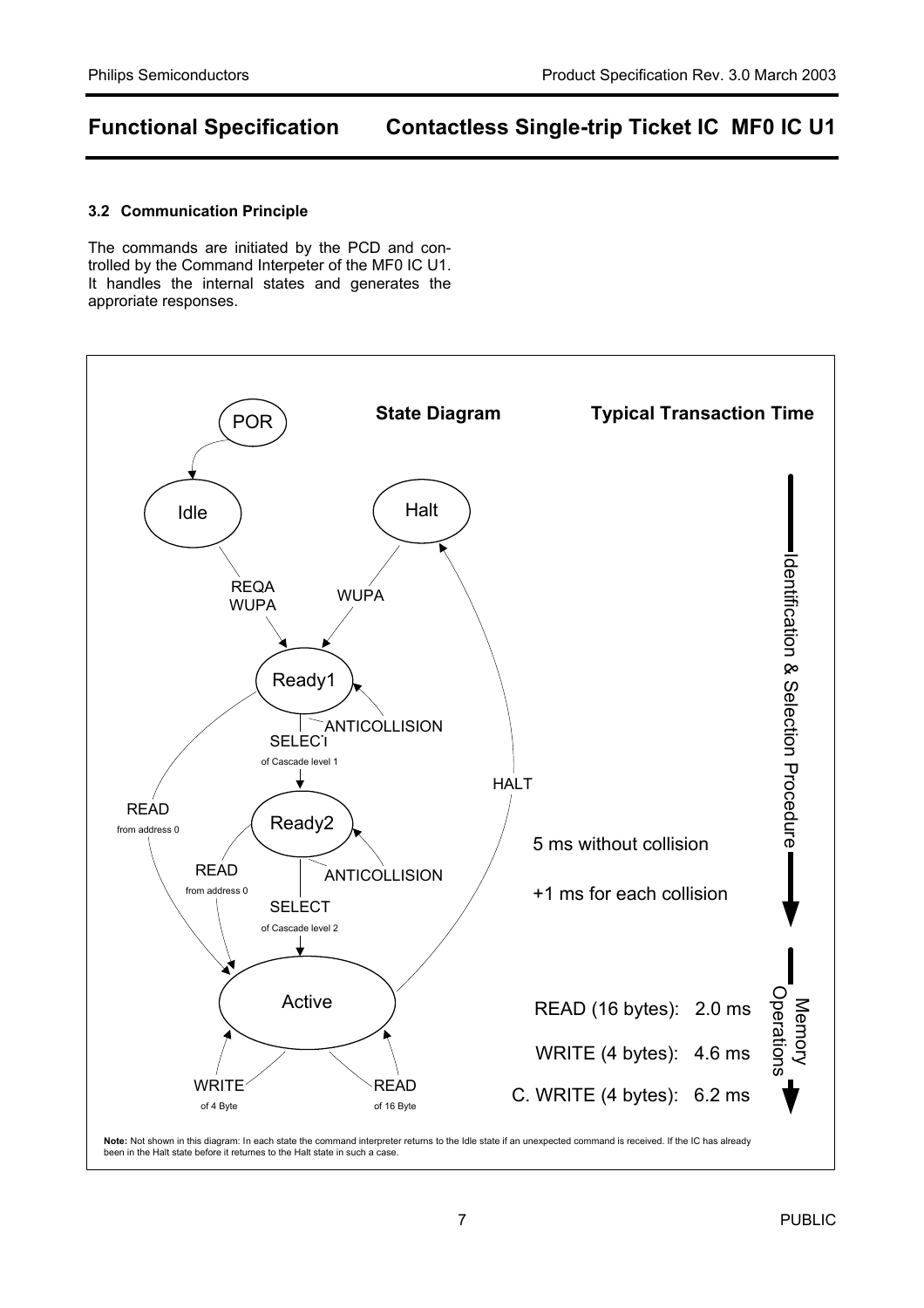#### 3.2.1 IDLE

After Power On Reset (POR) the MF0 IC U1 jumps directly into the Idle state. With a REQA or a WUPA command sent from the PCD it leaves this state. Any other data received in this state is interpreted as an error and the MF0 IC U1 remains waiting in the Idle state.

After a correctly executed HALT command, the Halt state becomes the waiting state, which can be left via a WUPA command.

#### 3.2.2 READY1

In this state the MF0 IC U1 supports the PCD in resolving the first part of its UID (3 bytes) with the ANTICOLLISION or a SELECT command of cascade level 1. This state is left correctly with either of two commands:

- With the SELECT command of cascade level 1 the PCD brings the MF0 IC U1 into state Ready2 where the second part of the UID has to be resolved.
- With the READ (from address 0) command the complete anticollision mechanism may be skipped and the MF0 IC U1 jumps directly into the Active state.

**Note:** If more than one MF0 IC U1 is in the field of the PCD, a read from address 0 will cause a collision because of the different serial numbers, but all MF0 IC U1 devices will be selected!

Any other data received in state Ready1 state is interpreted as an error and the MF0 IC U1 jumps back to its waiting state (IDLE or HALT, depending on it's previous state).

### 3.2.3 READY2

In this state, which is similar to state Ready1, the MF0 IC U1 supports the PCD in resolving the second part of its UID (4 bytes) with the ANTICOLLISION command of cascade level 2. This state is usually left with the SELECT command of cascade level 2.

Alternatively, state Ready2 may be skipped via a READ (from address 0) command as described in state Ready1.

**Note:** If more than one MF0 IC U1 is in the field of the PCD, a read from address 0 will cause a collision because of the different serial numbers, but all MF0 IC U1 devices will be selected!

The response of the MF0 IC U1 to the SELECT of cascade level 2 command is the SAK (Select

Acknowledge) byte. According to ISO/IEC14443 this byte indicates whether the anticollision cascade procedure is finished. In addition it defines for the  $MIFARE^{\circledcirc}$  architecture platform the type of the selected device.

Now the MF0 IC U1 is uniquely selected and only this device will continue communication with the PCD even if other contactless devices are in the field of the PCD.

Any other data received in this state is interpreted as an error and the MF0 IC U1 jumps back to its waiting state (IDLE or HALT, depending on it's previous state).

#### 3.2.4 ACTIVE

In the Active state either a READ (16 bytes) or a WRITE (4 bytes) command may be performed. The correct way to leave this state is to send a HALT command. Any other data received in this state is interpreted as an error and the MF0 IC U1 jumps back to its waiting state (IDLE or HALT, depending on it's previous state).

### 3.2.5 HALT

Besides the Idle state the Halt state constitutes the second waiting state implemented in the MF0 IC U1. A MF0 IC U1 that has already been processed can be set into this state via the HALT command. This state helps the PCD in the anticollision phase to distinguish between already processed cards and cards that have not been selected yet. The only way to get the MF0 IC U1 out of this state is the WUPA command. Any other data received in this state is interpreted as an error and the MF0 IC U1 remains in this state. For an correct implementation of an anticollision procedure based on the usage of the Idle and Halt states and the REQA and WUPA commands please refer to the document *MIFARE Collection of currently available Application Notes*.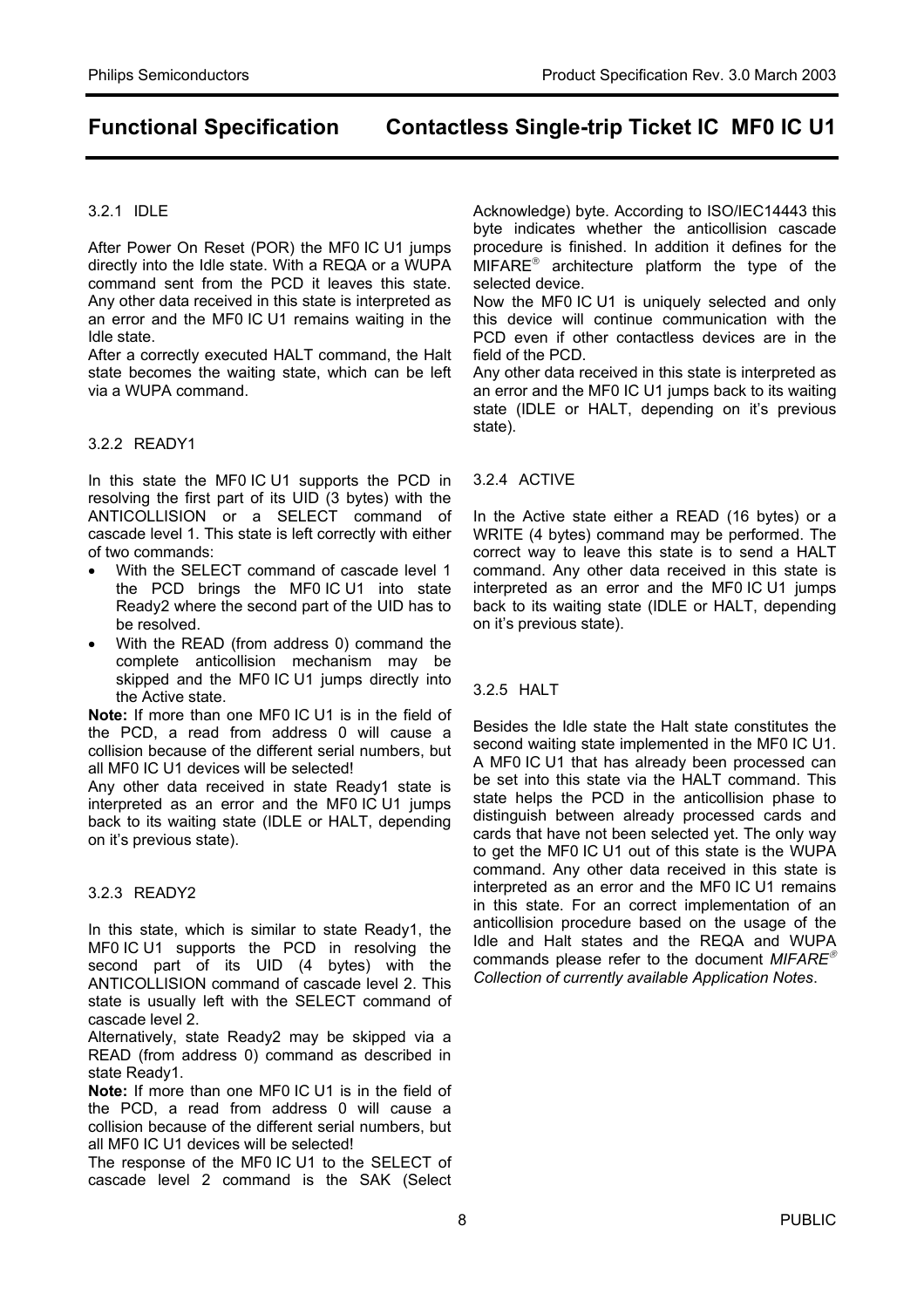#### **3.3 Data Integrity**

The following mechanisms are implemented in the contactless communication link between PCD and MF0 IC U1 to ensure a reliable data transmission:

- 16 bits CRC per block
- Parity bits for each byte
- Bit count checking
- Bit coding to distinguish between "1", "0", and no information
- Channel monitoring (protocol sequence and bit stream analysis)

### **3.4 RF Interface**

The RF-interface is according to the standard for contactless smart cards ISO/IEC 14443A.

The RF-field from the PCD is always present (with short pauses when transmitting), because it is used for the power supply of the card.

For both directions of data communication there is only one start bit at the beginning of each frame. Each byte is transmitted with a parity bit (odd parity) at the end. The LSB of the byte with the lowest address of the selected block is transmitted first. The maximum frame length is 163 bits (16 data bytes + 2 CRC bytes = 16 \* 9 + 2 \* 9 + 1 start bit).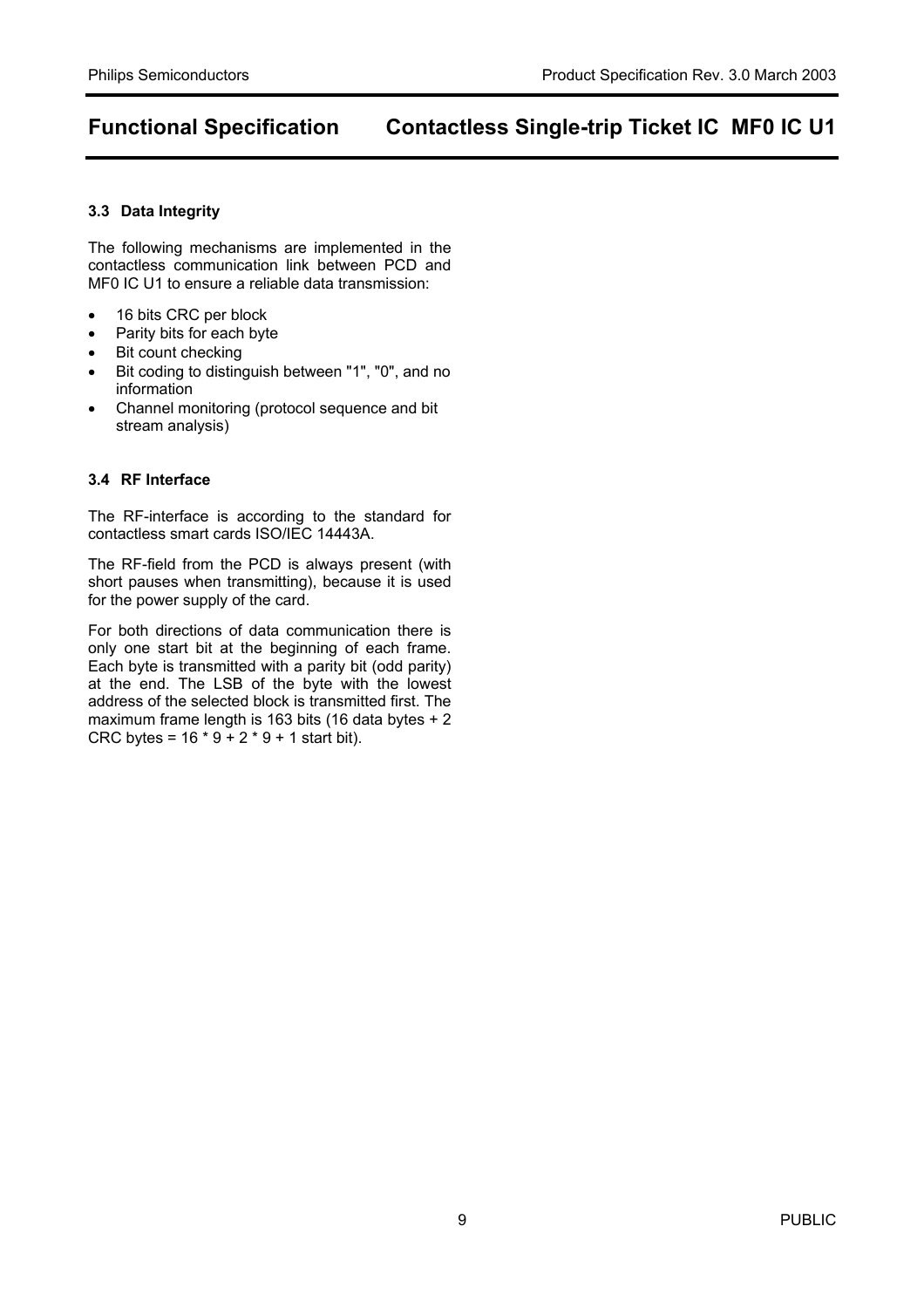#### **3.5 Memory Organisation**

 $\overline{1}$ 

The 512 bit EEPROM memory is organised in 16 pages with 4 bytes each.

In the erased state the EEPROM cells are read as a logical "0", in the written state as a logical "1"

| <b>Byte Number</b>   | $\overline{0}$   | 1                 | 2                 | 3                  | Page           |
|----------------------|------------------|-------------------|-------------------|--------------------|----------------|
| Serial Number        | SN <sub>0</sub>  | SN <sub>1</sub>   | SN <sub>2</sub>   | BCC <sub>0</sub>   | $\overline{0}$ |
| <b>Serial Number</b> | SN <sub>3</sub>  | SN <sub>4</sub>   | SN <sub>5</sub>   | SN <sub>6</sub>    | 1              |
| Internal / Lock      | BCC1             | Internal          | Lock <sub>0</sub> | Lock1              | $\overline{2}$ |
| <b>OTP</b>           | OTP <sub>0</sub> | OTP <sub>1</sub>  | OTP <sub>2</sub>  | OTP3               | 3              |
| Data read/write      | Data0            | Data1             | Data2             | Data3              | 4              |
| Data read/write      | Data4            | Data <sub>5</sub> | Data <sub>6</sub> | Data7              | 5              |
| Data read/write      | Data8            | Data9             | Data10            | Data11             | 6              |
| Data read/write      | Data12           | Data13            | Data14            | Data15             | $\overline{7}$ |
| Data read/write      | Data16           | Data17            | Data18            | Data19             | 8              |
| Data read/write      | Data20           | Data21            | Data22            | Data23             | 9              |
| Data read/write      | Data24           | Data25            | Data26            | Data <sub>27</sub> | 10             |
| Data read/write      | Data28           | Data29            | Data30            | Data31             | 11             |
| Data read/write      | Data32           | Data33            | Data34            | Data35             | 12             |
| Data read/write      | Data36           | Data37            | Data38            | Data39             | 13             |
| Data read/write      | Data40           | Data41            | Data42            | Data43             | 14             |
| Data read/write      | Data44           | Data45            | Data46            | Data47             | 15             |

**Note:** Bold frame indicates user area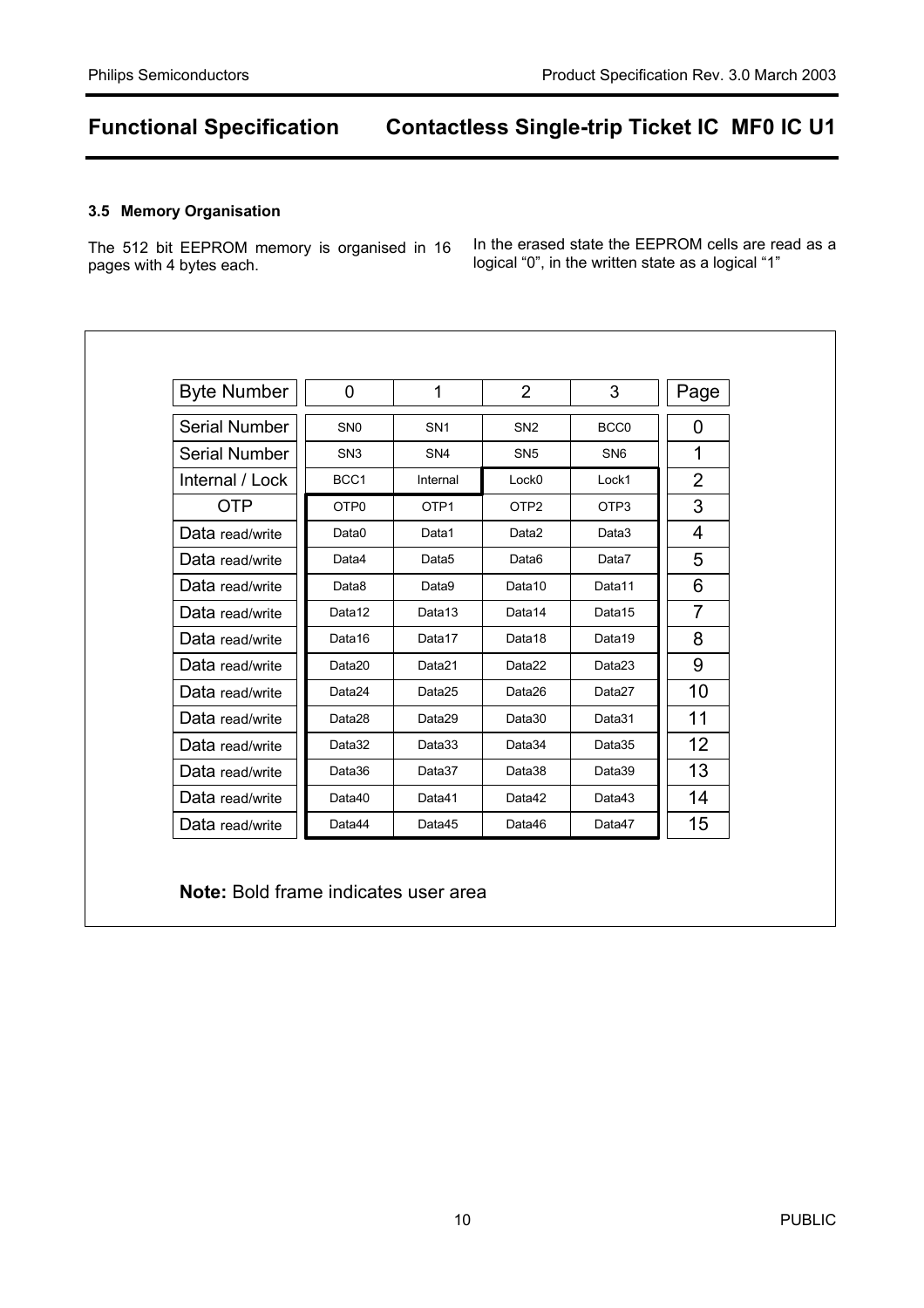### 3.5.1 UID / SERIAL NUMBER

The unique 7 byte serial number (UID) and its two Check Bytes are programmed into the first 9 bytes of the memory. It therefore covers page 0, page 1 and the first byte of page 2. The second byte of page2 is reserved for internal data. Due to security and system requirements these bytes are write-protected after having been programmed by the IC manufacturer after production.



According to ISO/IEC14443-3 Check Byte0 (BCC0) is defined as CT ⊕ SN0 ⊕ SN1 ⊕ SN2 and Check Byte 1 (BCC1) is defined as SN3 ⊕ SN4 ⊕ SN5 ⊕ SN6.

SN0 holds the Manufacturer ID for Philips (04h) according to ISO/IEC14443-3 and ISO/IEC.7816-6 AMD.1.

### 3.5.2 LOCK BYTES

The bits of Byte 2 and 3 of page 2 represent the field-programmable read-only locking mechanism. Each page x from 3 (OTP) to 15 may be locked individually to prevent further write access by setting the corresponding locking bit Lx to 1. After locking the page is read-only memory.



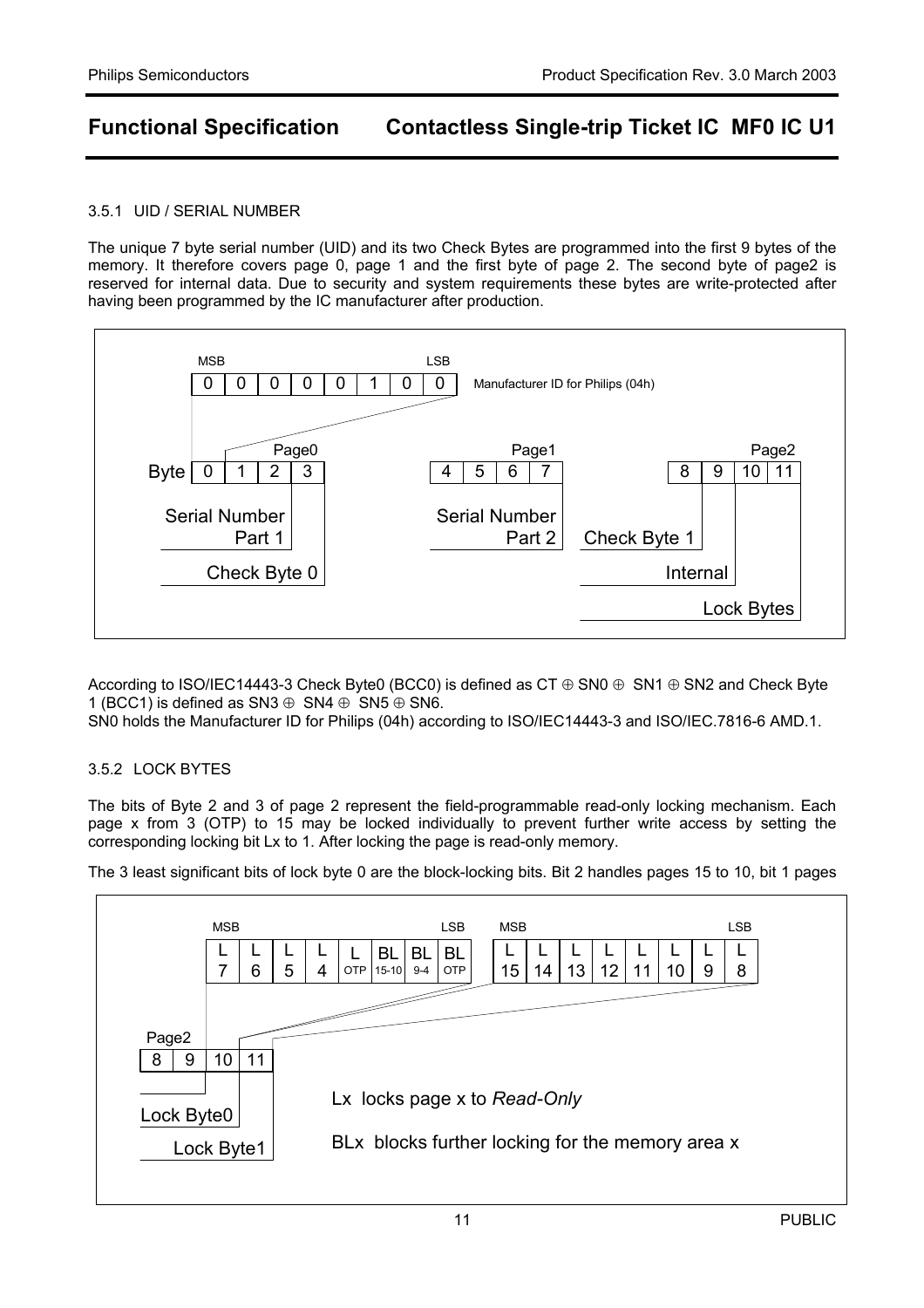9 to 4 and bit 0 page 3 (OTP). Once the block-locking bits are set the locking configuration for the corresponding memory area is frozen.

**Note:** If e.g. BL15-10 is set to '1', L15 to L10 (bit 7 to bit 2 of lock byte 2) cannot be changed any more.

The locking and block-locking bits are set via a standard write command to page 2. Bytes 2 and 3 of the write command, and the actual contents of the lock bytes are bit-wise "or-ed" and the result then becomes the new contents of the lock bytes. This process is irreversible. If a bit is set to "1", it cannot be changed back to "0" again.

**Note:** The contents of bytes 0 and 1 of page 2 is not affected by the corresponding data bytes of the write command.

**Important Security Note:** To activate the new locking configuration after a write to the lock bit area, a REQA or WUPA command has to be carried out.

### 3.5.3 OTP BYTES

Page 3 is the OTP page. It is pre-set to all "0" after production. These bytes may be bit-wise modified by a write command.

| Page 3<br>13<br>15<br>12<br>Byte  <br>14 | Example<br>Default Value |                                         |          | <b>OTP Bytes</b> |  |  |  |  |
|------------------------------------------|--------------------------|-----------------------------------------|----------|------------------|--|--|--|--|
|                                          | 00000000                 | 00000000                                | 00000000 | 00000000         |  |  |  |  |
| <b>OTP Bytes</b>                         | 11111111                 | 1st Write Command to page 3<br>11111100 | 00000101 | 00000111         |  |  |  |  |
| Result in page 3                         |                          |                                         |          |                  |  |  |  |  |
|                                          | 11111111                 | 11111100                                | 00000101 | 00000111         |  |  |  |  |
|                                          |                          | 2nd Write Command to page 3             |          |                  |  |  |  |  |
|                                          | 11111111                 | 00000000                                | 00111001 | 10000000         |  |  |  |  |
|                                          | Result in page 3         |                                         |          |                  |  |  |  |  |
|                                          | 11111111                 | 11111100                                | 00111101 | 10000111         |  |  |  |  |
|                                          |                          |                                         |          |                  |  |  |  |  |

The bytes of the write command and the current contents of the OTP bytes are bit-wise "or-ed" and the result becomes the new contents of the OTP bytes. This process is irreversible. If a bit is set to "1", it cannot be changed back to "0" again.

**Note:** This memory area may be used as a 32 ticks one-time counter.

#### 3.5.4 DATA PAGES

Pages 4 to 15 constitute the user read/write area. After production the data pages are initialised to all "0".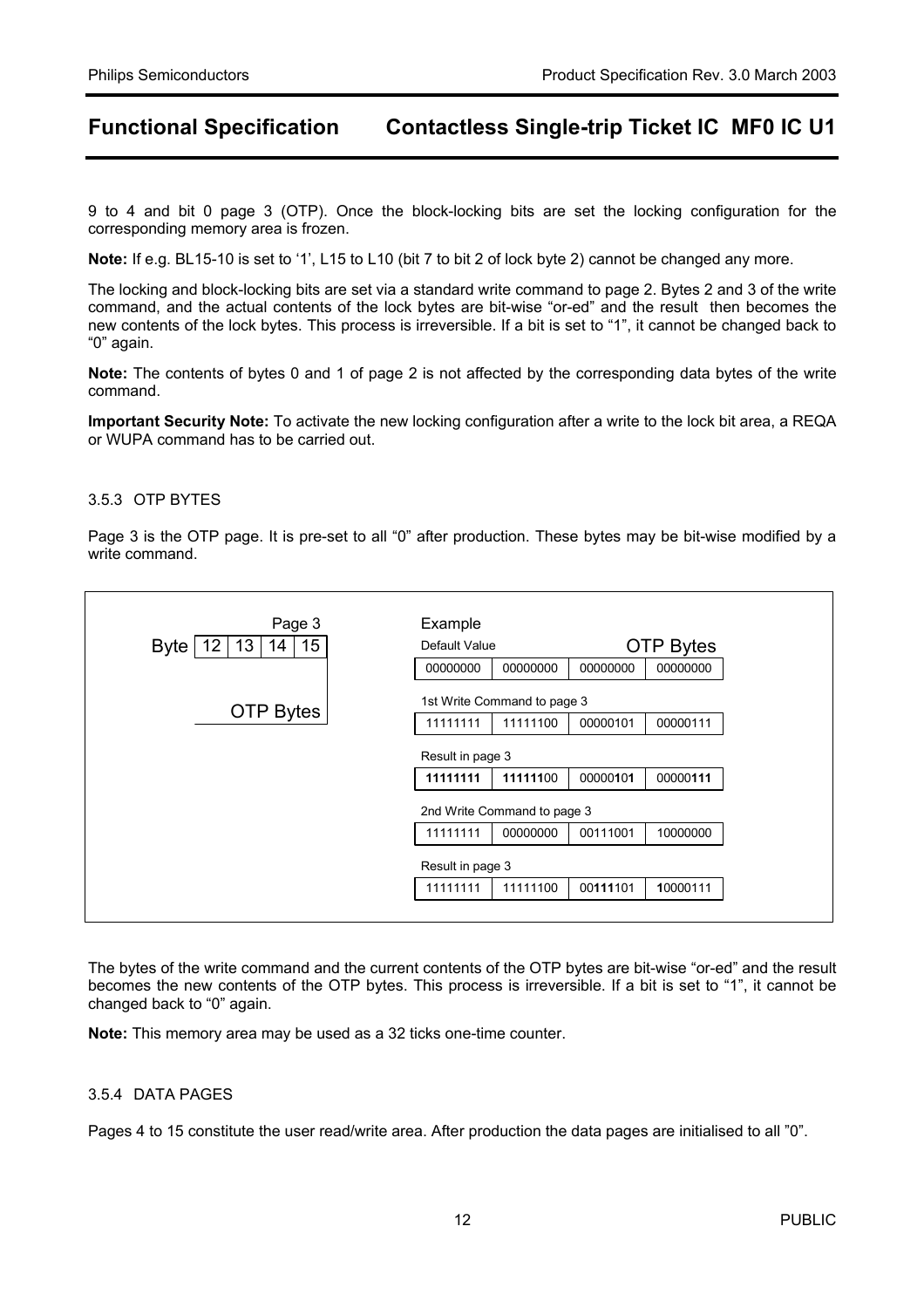#### **3.6 Command Set**

The MF0 IC U1 comprises the following command set:

#### 3.6.1 REQA

| Code        | <b>Parameter</b> | Data | Integrity mechanism | Response |
|-------------|------------------|------|---------------------|----------|
| 0x26(7 Bit) |                  |      | Parity              | 0x0044   |

**Description:** The MF0 IC U1 accepts the REQA command in Idle state only. The response is the 2-byte ATQA (0x0044). REQA and ATQA are implemented fully according to ISO/IEC14443-3.

| REQA:                 |                                                                                                                                                     | Note: Times units given are not to scale and rounded off to 10ps |
|-----------------------|-----------------------------------------------------------------------------------------------------------------------------------------------------|------------------------------------------------------------------|
| <b>RWD</b><br>Command | CMD (7 Bit)<br>'26'                                                                                                                                 |                                                                  |
| MF1 IC U1<br>Response | '00'<br>'44'<br><b>ATQA</b>                                                                                                                         | time                                                             |
|                       | $\triangleleft$ 90µs<br>-80µs —<br>$\blacktriangleright$ $\blacklozenge$ $\sqcup$ $\blacktriangleright$ $\blacktriangleright$ $\blacktriangleright$ |                                                                  |

#### 3.6.2 WUPA

| Code        | Parameter | Data | Integrity mechanism | Response |
|-------------|-----------|------|---------------------|----------|
| 0x52 (7Bit) |           |      | Paritv              | 0x0044   |

**Description:** The MF0 IC U1 accepts the WUPA command in the Idle and Halt state only. The response is the 2-byte ATQA (0x0044). WUPA is implemented fully according to ISO/IEC14443-3.

| <b>WUPA</b>           |                                                                                                                                     |      |
|-----------------------|-------------------------------------------------------------------------------------------------------------------------------------|------|
| <b>RWD</b><br>Command | CMD (7 Bit)<br>'52'                                                                                                                 |      |
| MF1 IC U1<br>Response | '00'<br>'44'<br><b>ATQA</b>                                                                                                         | time |
|                       | $\rightarrow$ 90 $\mu$ s $\rightarrow$ $\rightarrow$ 80 $\mu$ s $\rightarrow$ $\rightarrow$ $\rightarrow$ 180 $\mu$ s $\rightarrow$ |      |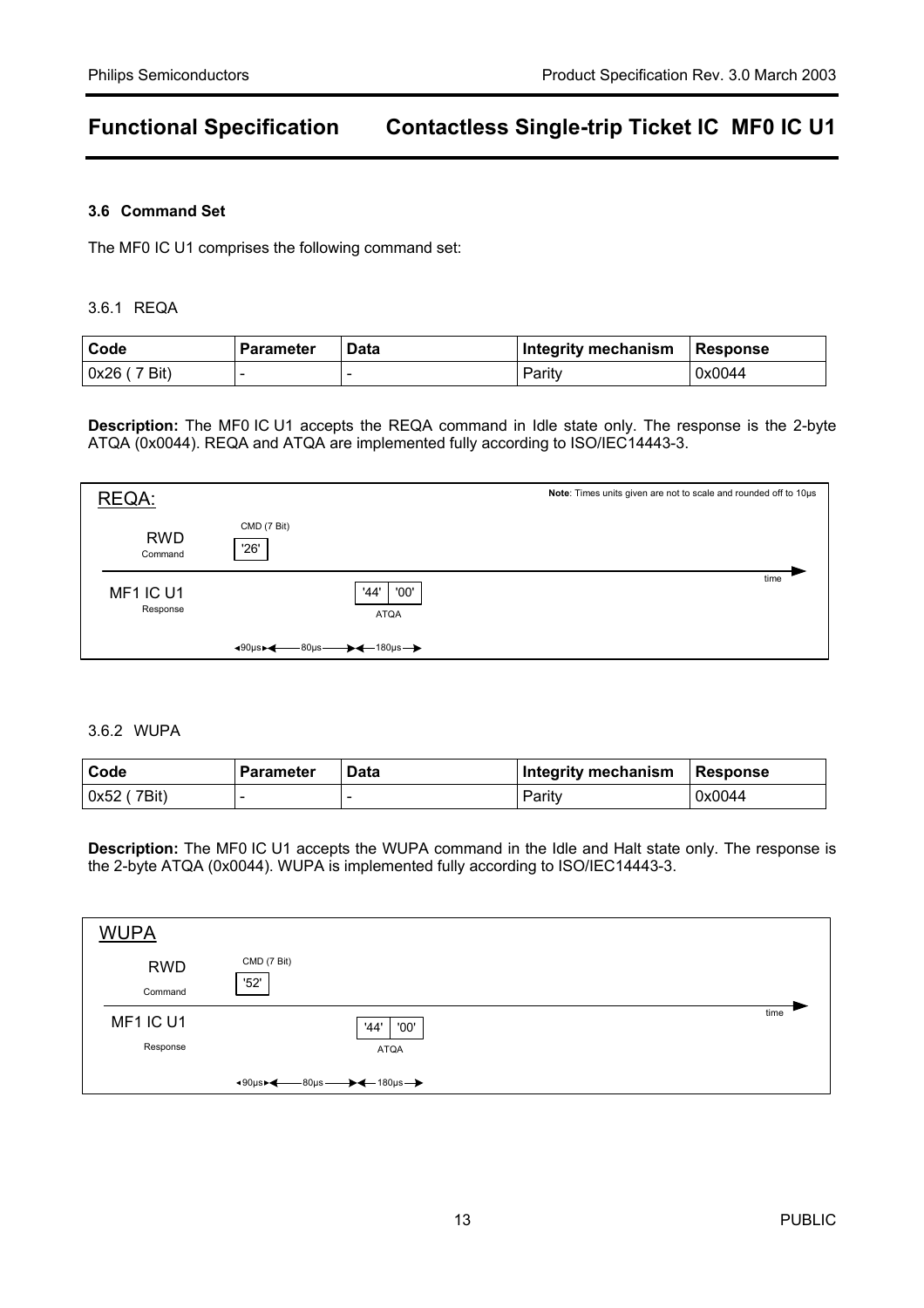### 3.6.3 ANTICOLLISION AND SELECT OF CASCADE LEVEL 1

| Code                | <b>Parameter</b> | Data                     | <b>Integrity mechanism</b> | Response       |
|---------------------|------------------|--------------------------|----------------------------|----------------|
| Anticollision: 0x93 | $0x20 - 0x67$    | Part of the UID          | Parity                     | l Parts of UID |
| Select: 0x93        | 0x70             | ' First 3 bytes of UID . | Parity, BCC, CRC           | SAK ('04')     |

**Description:** The ANTICOLLISION and SELECT commands are based on the same command code. They differ only in the Parameter byte. This byte is per definition 0x70 in case of SELECT. The MF0 IC U1 accepts these commands in the Ready1 state only. The response is part 1 of the UID.

| <b>ANTICOLLISION of Cascade Level1</b> |                                                |           |                 |                      |                 | Note: Times units given are not to scale and rounded off to 10ps |      |
|----------------------------------------|------------------------------------------------|-----------|-----------------|----------------------|-----------------|------------------------------------------------------------------|------|
| <b>RWD</b><br>Command                  | CMD<br>ARG<br>'20'<br>'93'                     |           |                 |                      |                 |                                                                  |      |
|                                        |                                                |           |                 |                      |                 |                                                                  | time |
| MF1 IC U1                              |                                                | '88'      | SN <sub>0</sub> | SN <sub>1</sub>      | SN <sub>2</sub> | BCC1                                                             |      |
| Response                               |                                                | <b>CT</b> |                 | UID of Cascadelevel1 |                 |                                                                  |      |
|                                        | $-80\mu s$<br>$\leftarrow$ 190us $\rightarrow$ |           |                 | $430µ$ s             |                 |                                                                  |      |

| Note: Times units given are not to scale and rounded off to 10ps<br><b>SELECT of Cascade Level1</b> |            |      |           |                 |                      |                 |      |                |                |                                                                              |
|-----------------------------------------------------------------------------------------------------|------------|------|-----------|-----------------|----------------------|-----------------|------|----------------|----------------|------------------------------------------------------------------------------|
|                                                                                                     | <b>CMD</b> | ARG  | <b>CT</b> |                 | UID of Cascadelevel1 |                 |      |                | <b>CRC</b>     |                                                                              |
| <b>RWD</b><br>Command                                                                               | '93'       | '70' | '88'      | SN <sub>0</sub> | SN <sub>1</sub>      | SN <sub>2</sub> | BCC1 | C <sub>0</sub> | C <sub>1</sub> |                                                                              |
| MF <sub>1</sub> IC U <sub>1</sub><br>Response                                                       |            |      |           |                 |                      |                 |      |                |                | time<br>'04'<br>C <sub>0</sub><br>C <sub>1</sub><br><b>CRC</b><br><b>SAK</b> |
|                                                                                                     |            |      |           |                 | 780us                |                 |      |                |                | -260us<br>–80µs-                                                             |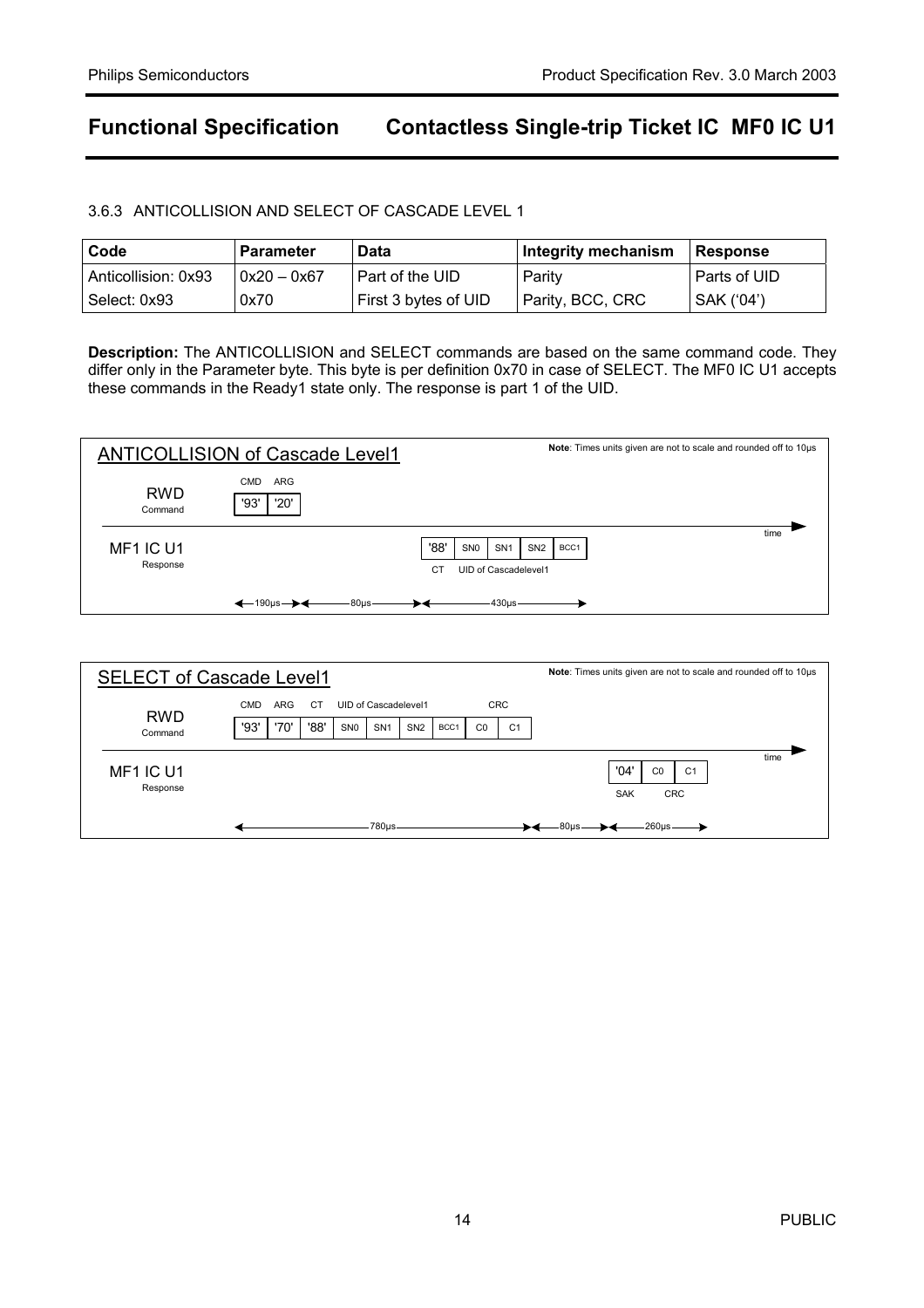### 3.6.4 ANTICOLLISION AND SELECT OF CASCADE LEVEL 2

| Code                | l Parameter           | Data                                     | Integrity mechanism   Response |              |
|---------------------|-----------------------|------------------------------------------|--------------------------------|--------------|
| Anticollision: 0x95 | $\vert$ 0x20 $-$ 0x67 | I Part of the UID                        | Parity                         | Parts of UID |
| Select: 0x95        | 0x70                  | Second 4 bytes of UID   Parity, BCC, CRC |                                | SAK ('00')   |

**Description:** The ANTICOLLISION and SELECT command are based on the same command code. They differ only in the parameter byte. This byte is per definition 0x70 in case of SELECT. The MF0 IC U1 accepts these commands in the Ready2 state only. The response is part 2 of the UID.

| Note: Times units given are not to scale and rounded off to 10µs<br><b>SELECT of Cascade Level2</b> |            |      |                 |                      |                 |                 |                  |    |                |                                                                              |
|-----------------------------------------------------------------------------------------------------|------------|------|-----------------|----------------------|-----------------|-----------------|------------------|----|----------------|------------------------------------------------------------------------------|
| <b>RWD</b>                                                                                          | <b>CMD</b> | ARG  |                 | UID of Cascadelevel1 |                 |                 |                  |    | <b>CRC</b>     |                                                                              |
| Command                                                                                             | '95'       | '70' | SN <sub>3</sub> | SN <sub>4</sub>      | SN <sub>5</sub> | SN <sub>6</sub> | BCC <sub>2</sub> | CO | C <sub>1</sub> |                                                                              |
| MF1 IC U1<br>Response                                                                               |            |      |                 |                      |                 |                 |                  |    |                | time<br>'00'<br>C <sub>0</sub><br>C <sub>1</sub><br><b>SAK</b><br><b>CRC</b> |
|                                                                                                     |            |      |                 |                      | 780µs           |                 |                  |    |                | 260us<br>— 80us —— 1                                                         |

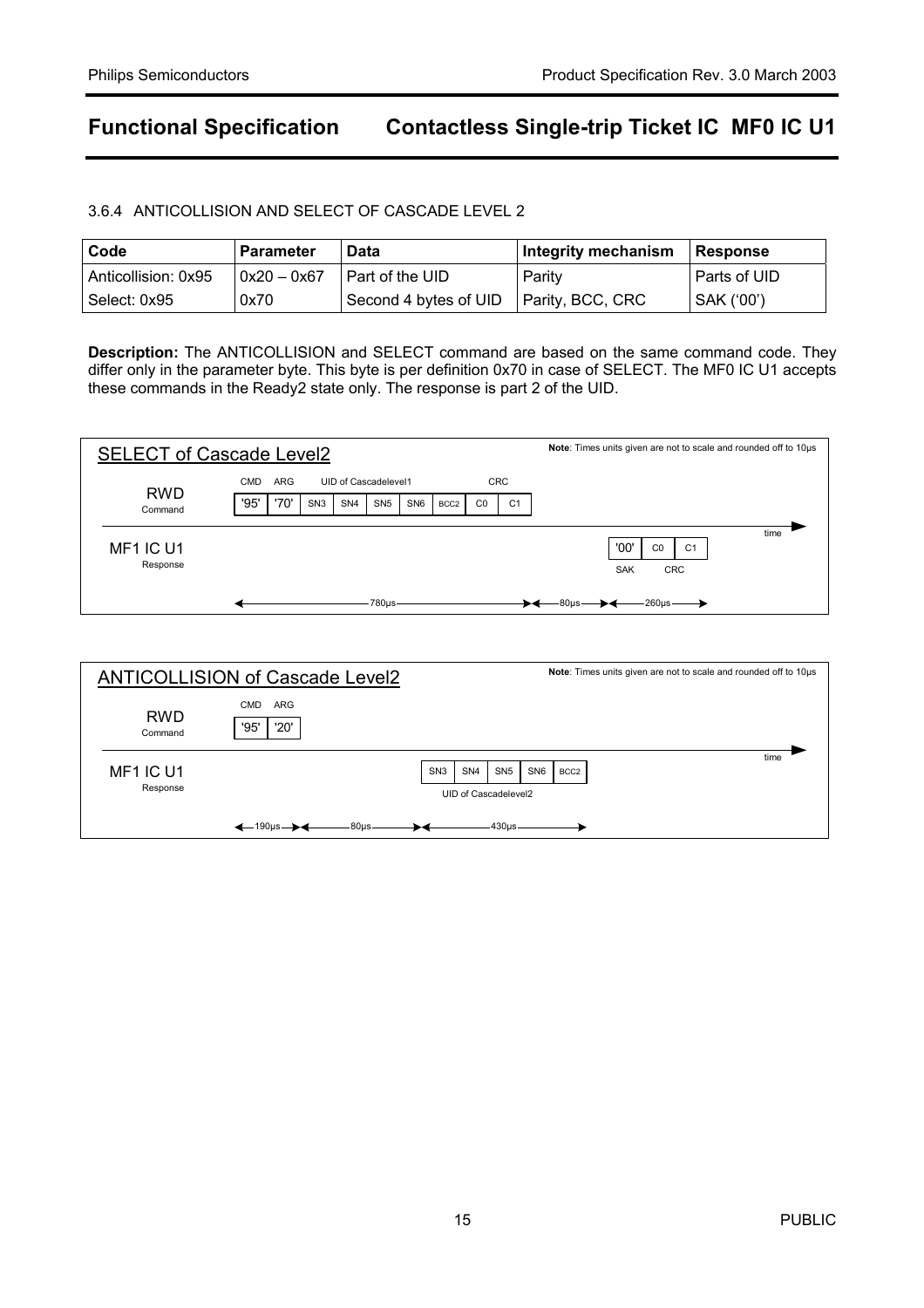3.6.5 READ

| l Code | <b>Parameter</b> | <b>Data</b> | Integrity mechanism | <b>Response</b> |
|--------|------------------|-------------|---------------------|-----------------|
| 0x30   | ADR: '0'-'7'     |             | CRC                 | 16 Byte Date    |

**Description:** The READ command needs the page address as a parameter. Only addresses 0 to 15 are decoded. For higher addresses the MF0 IC U1 returns a NAK. The MF0 IC U1 responds to the READ command by sending 16 bytes starting from the page address defined in the command (e.g. if ADR is '3' pages 3,4,5,6 are returned). A roll back is implemented; e.g. if ADR is '14', the contents of pages 14, 15, 0 and 1 is returned).

| <b>READ</b>           |                                                                                    |                      |                |              |                 |     |                 |    |                | Note: Times units given are not to scale and rounded off to 10ps |  |
|-----------------------|------------------------------------------------------------------------------------|----------------------|----------------|--------------|-----------------|-----|-----------------|----|----------------|------------------------------------------------------------------|--|
| <b>RWD</b><br>Command | <b>CMD</b><br><b>CRC</b><br>ARG<br>C <sub>1</sub><br>'30'<br>C <sub>0</sub><br>ADR |                      |                |              |                 |     |                 |    |                |                                                                  |  |
| MF1 IC U1             |                                                                                    | D <sub>0</sub><br>D1 | D <sub>2</sub> | $\cdots$     | D <sub>13</sub> | D14 | D <sub>15</sub> | CO | C <sub>1</sub> | time                                                             |  |
| Response              |                                                                                    | <b>NAK</b>           |                | 16 Byte Data |                 |     |                 |    | CRC            |                                                                  |  |
|                       | →←80µs→←<br>-360µs-                                                                | $-50 \mu s$          |                |              | 1540            |     |                 |    |                |                                                                  |  |

#### 3.6.6 HALT

| Code | <b>Parameter</b> | Data | Integrity mechanism Response |                 |
|------|------------------|------|------------------------------|-----------------|
| 0x50 | 0x00             |      | Parity, CRC                  | Passive AK, NAK |

**Description:** The HALT command is used to set already processed MF0 IC U1 devices into a different waiting state (Halt instead of Idle), which allows a simple separation between devices whose UIDs are already known (as they have already passed the anticollision procedure) and devices that have not yet been identified by there UIDs. This mechanism is a very efficient way of finding all contactless devices in the field of a PCD.

| <b>HALT</b>           |                                                                  |      |
|-----------------------|------------------------------------------------------------------|------|
| <b>RWD</b><br>Command | CRC<br>CMD<br><b>ADR</b><br>'00'<br>'50'<br>C <sub>1</sub><br>CO |      |
| MF1 IC U1<br>Response | ACK<br>---<br>'5'<br>NACK                                        | time |
|                       | -360µs<br>$\rightarrow$ -50 $\mu$ s ><br>$-80\mu s -$<br>⊷       |      |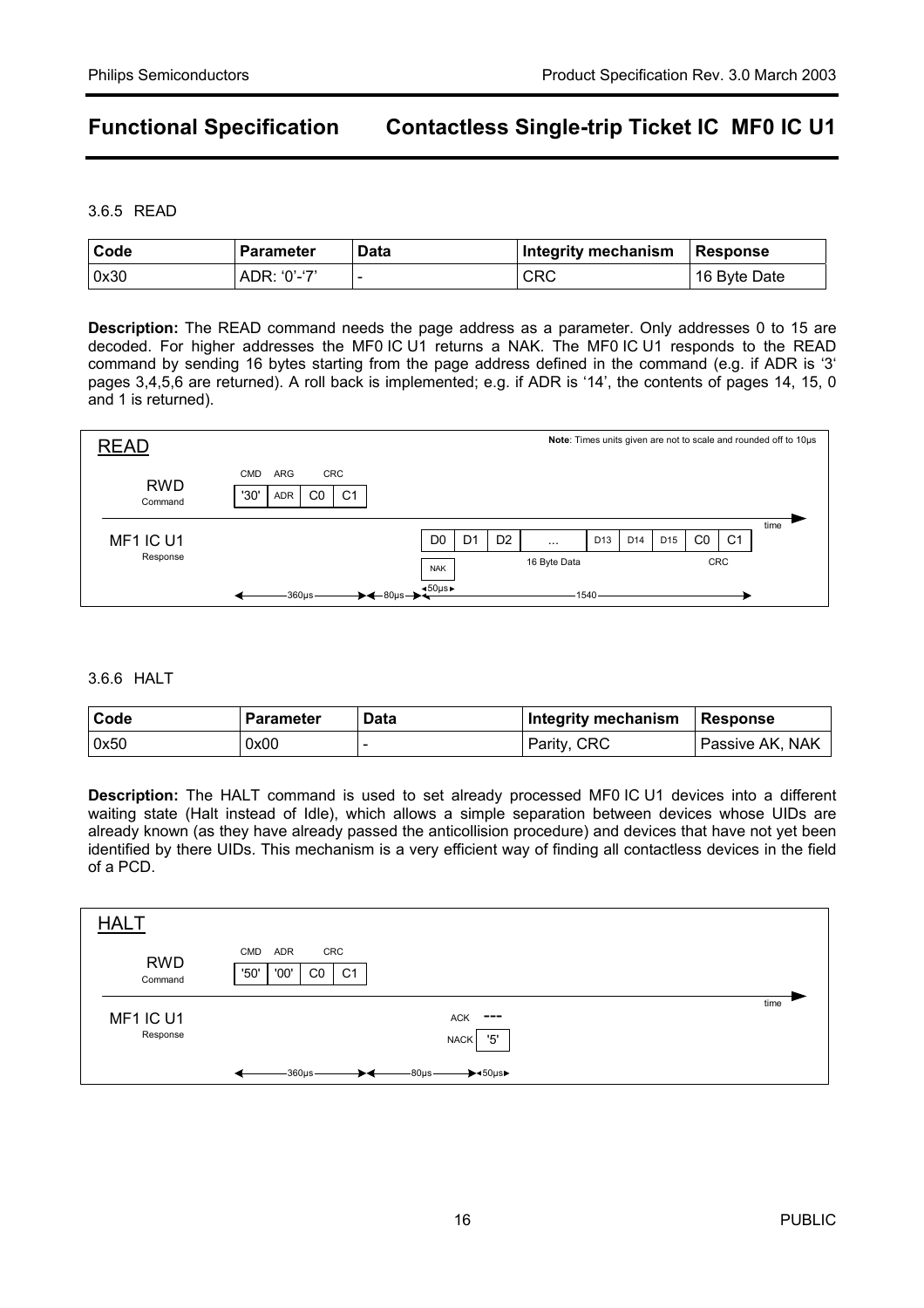3.6.7 WRITE

| Code | <b>Parameter</b> | <b>Data</b> | Integrity mechanism   Response |           |
|------|------------------|-------------|--------------------------------|-----------|
| 0xA2 | ' ADR: '0' – '7' | ∣4 B∨te     | Parity, CRC                    | AK or NAK |

**Description:** The WRITE command is used to program the lock bytes in page 2, the OTP bytes in page 3 or the data bytes in pages 4 to 15. A WRITE command is performed page-wise, programming 4 bytes in a row.

| <b>WRITE</b>          |                                                                                                                         | Note: Times units given are not to scale and rounded off to 10µs                            |
|-----------------------|-------------------------------------------------------------------------------------------------------------------------|---------------------------------------------------------------------------------------------|
|                       | 4 Byte Data<br><b>CRC</b><br>ARG<br>CMD                                                                                 |                                                                                             |
| <b>RWD</b><br>Command | 'A2'<br>D <sub>0</sub><br>D <sub>2</sub><br>D <sub>1</sub><br>ADR<br>D <sub>3</sub><br>C <sub>1</sub><br>C <sub>0</sub> |                                                                                             |
| MF1 IC U1<br>Response |                                                                                                                         | time<br>AK<br><b>NAK</b>                                                                    |
|                       | $700\mu s$                                                                                                              | $\triangleleft$ 50 $\mu$ s $\triangleright$<br>3830µs<br>$-80\mu s$<br>$\rightarrow$ 450 µs |

#### 3.6.8 COMPATIBILITY WRITE

| l Code | <b>Parameter</b> | Data    | Integrity mechanism   Response |           |
|--------|------------------|---------|--------------------------------|-----------|
| 0xA0   | $ADR: '0' - '7'$ | 16 Byte | Parity, CRC                    | AK or NAK |

**Description:** The COMPATIBILITY WRITE command was implemented to accommodate the established mifare<sup>®</sup> PCD infrastructure. Even though 16 bytes are transferred to the MF0 IC U1, only the least significant 4 bytes (bytes 0 to 3) will be written to the specified address. It is recommended to set the remaining bytes 4 to 15 to all '0'.

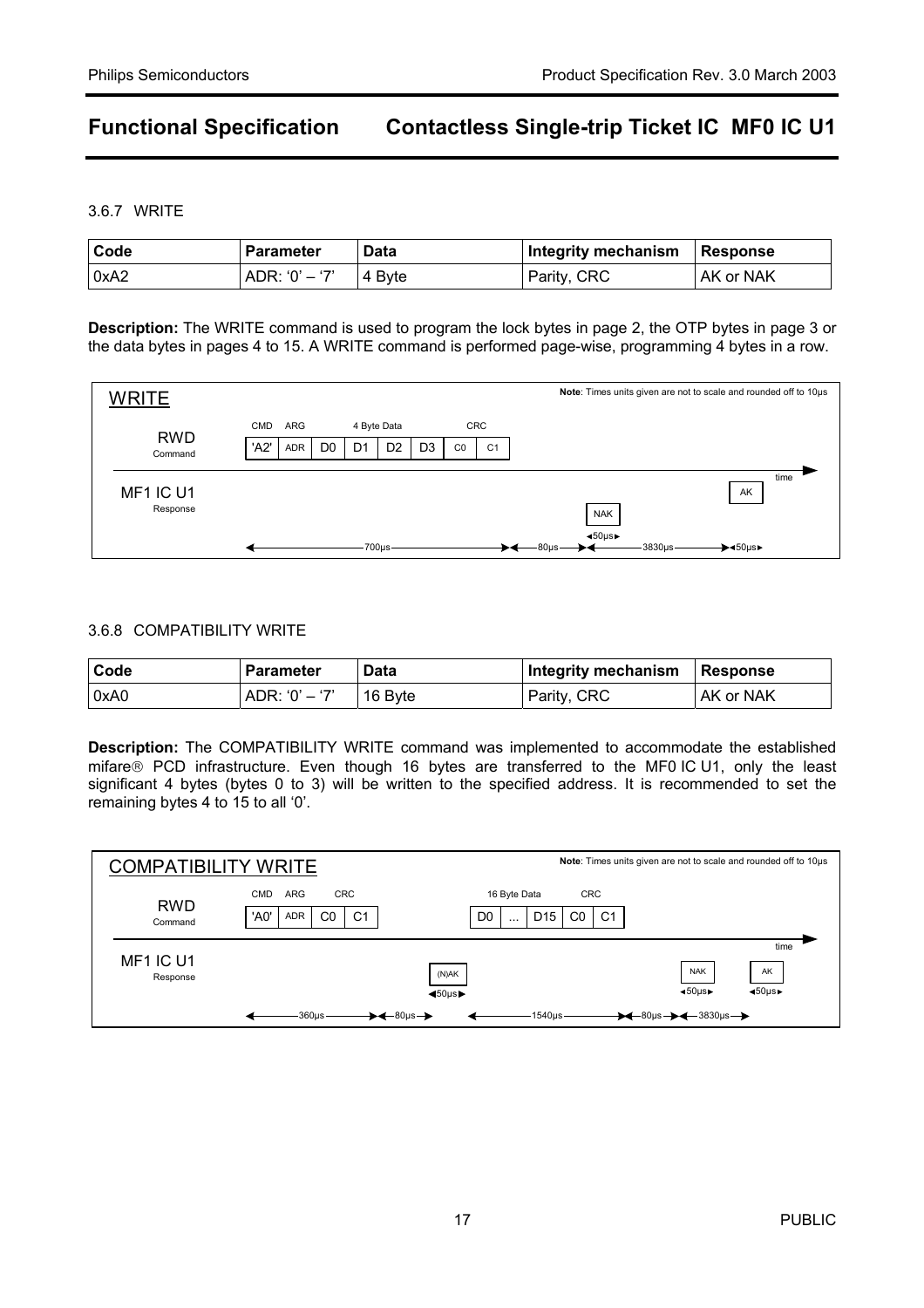## **3.7 Summary of Relevant Data for Device Identification**

| Code                | <b>Type</b> | Value  | <b>Binary Format</b>                                  | <b>Remark</b>                                     |
|---------------------|-------------|--------|-------------------------------------------------------|---------------------------------------------------|
| <b>ATQA</b>         | 2 Byte      | 0x0044 | 0000 0000 0100 0100                                   | Hard Coded                                        |
|                     |             |        | 1 <sup>st</sup> '1' indicates cascade level 2         |                                                   |
|                     |             |        | 2 <sup>nd</sup> '1' indicates MIFARE family           |                                                   |
| <b>CT</b>           | 1 Byte      | 0x88   | 1000 1000                                             | Hard Coded                                        |
|                     | Cascade Tag |        | ensures collision with cascade level 1<br>products    |                                                   |
| SAK (casc. level 1) | 1 Byte      | 0x04   | 0000 0100                                             | <b>Hard Coded</b>                                 |
|                     |             |        | '1' indicates additional cascade level                |                                                   |
| SAK (casc. level 2) | 1 Byte      | 0x00   | 0000 0000                                             | Hard Coded                                        |
|                     |             |        | indicates complete UID and<br>MF0 IC U1 functionality |                                                   |
| Manufacturer Byte   | 1 Byte      | 0x04   | 0000 0100                                             | Acc. to                                           |
|                     |             |        | indicates manufacturer Philips                        | ISO/IEC 14443-3<br>and<br>ISO/IEC 7816-6<br>AMD.1 |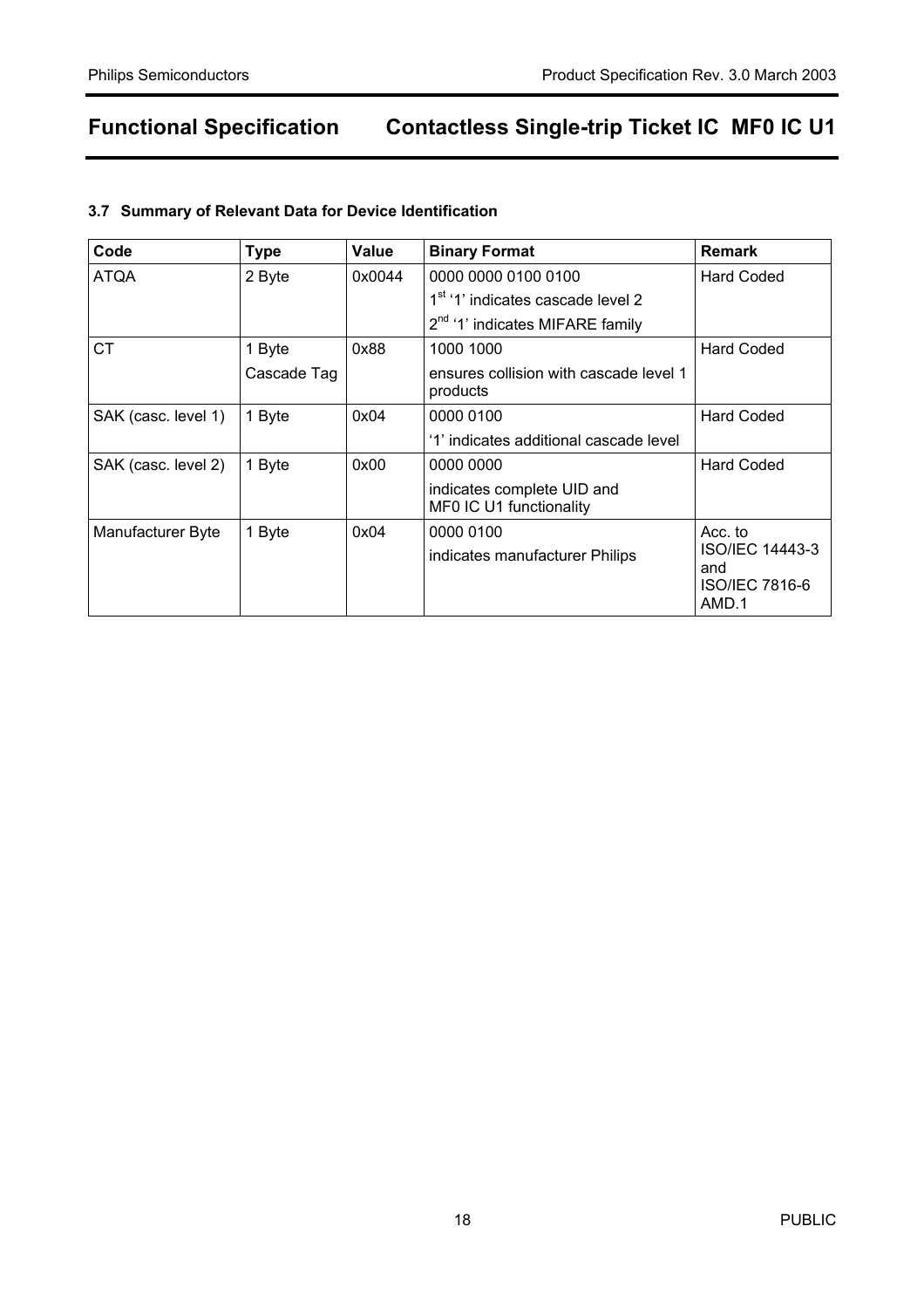### **4 DEFINITIONS**

| Data sheet status                                                                                                                                                                                                                                                                                                                                                                                                                                                    |                                                                                          |  |  |  |  |
|----------------------------------------------------------------------------------------------------------------------------------------------------------------------------------------------------------------------------------------------------------------------------------------------------------------------------------------------------------------------------------------------------------------------------------------------------------------------|------------------------------------------------------------------------------------------|--|--|--|--|
| Objective specification                                                                                                                                                                                                                                                                                                                                                                                                                                              | This data sheet contains target or goal specifications for product development.          |  |  |  |  |
| Preliminary specification                                                                                                                                                                                                                                                                                                                                                                                                                                            | This data sheet contains preliminary data; supplementary data may be<br>published later. |  |  |  |  |
| <b>Product specification</b>                                                                                                                                                                                                                                                                                                                                                                                                                                         | This data sheet contains final product specifications.                                   |  |  |  |  |
| <b>Limiting values</b>                                                                                                                                                                                                                                                                                                                                                                                                                                               |                                                                                          |  |  |  |  |
| Limiting values given are in accordance with the Absolute Maximum Rating System (IEC 134). Stress<br>above one or more of the limiting values may cause permanent damage to the device. These are stress<br>ratings only and operation of the device at these or at any other conditions above those given in the<br>Characteristics section of the specification is not implied. Exposure to limiting values for extended<br>periods may affect device reliability. |                                                                                          |  |  |  |  |
| <b>Application information</b>                                                                                                                                                                                                                                                                                                                                                                                                                                       |                                                                                          |  |  |  |  |
| Where application information is given, it is advisory and does not form part of the specification.                                                                                                                                                                                                                                                                                                                                                                  |                                                                                          |  |  |  |  |

## **5 LIFE SUPPORT APPLICATIONS**

These products are not designed for use in life support appliances, devices, or systems where malfunction of these products can reasonably be expected to result in personal injury. Philips customers using or selling these products for use in such applications do so on their own risk and agree to fully indemnify Philips for any damages resulting from such improper use or sale.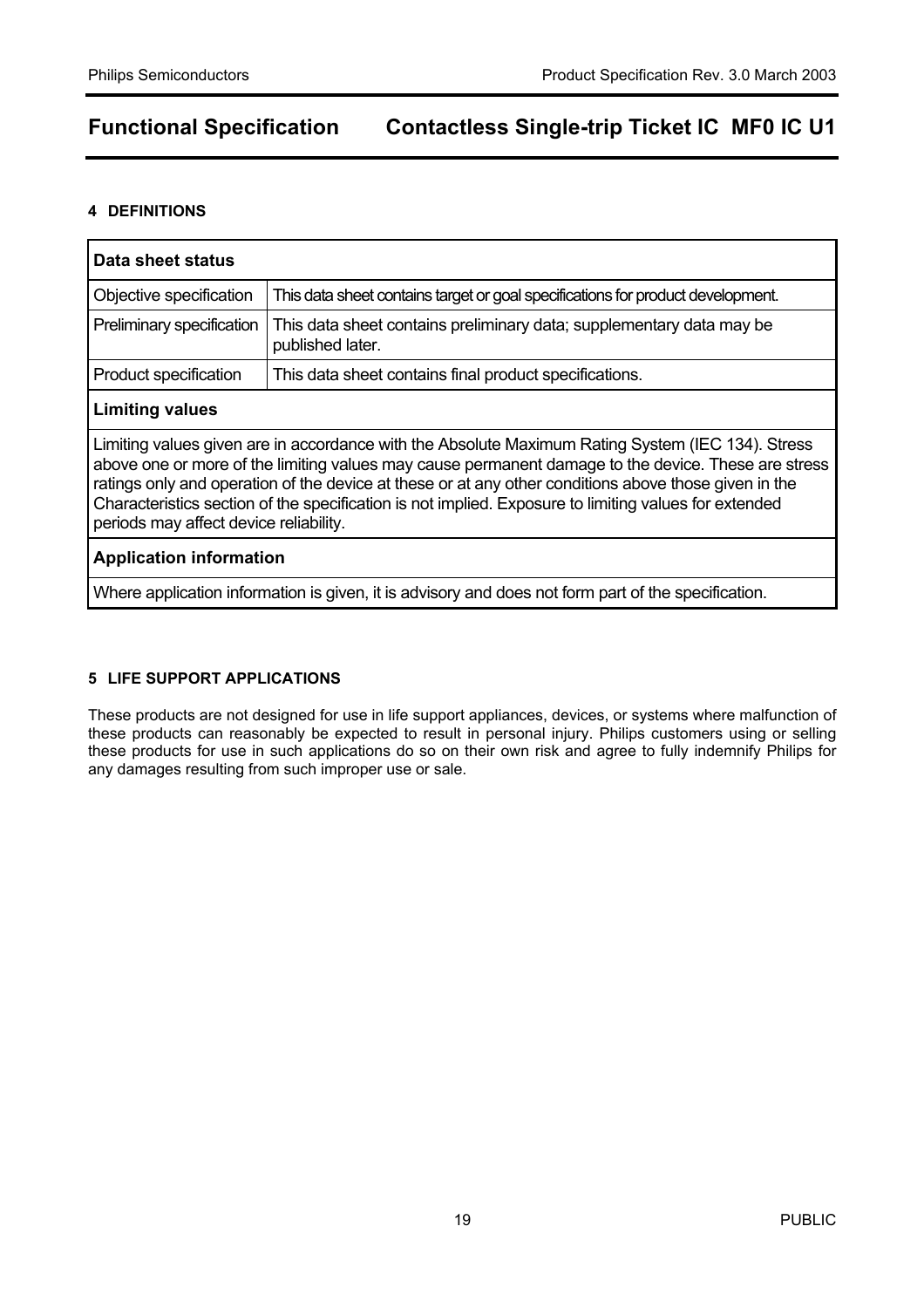### **6 REVISION HISTORY**

**Table 1** Objective Specification MF0 IC U1 Revision History

| <b>REVISION</b> | <b>DATE</b> | <b>CPCN</b> | <b>PAGE</b> | <b>DESCRIPTION</b>                                                                               |
|-----------------|-------------|-------------|-------------|--------------------------------------------------------------------------------------------------|
| 3.0             | 0303        |             |             | <b>Product Version</b>                                                                           |
| 2.5             | 0103        | <b>CIN</b>  | 4           | Write Endurance, Data Retention                                                                  |
| 2.4             | 0202        |             |             | <b>Preliminary Version</b>                                                                       |
| 2.3             | 1001        |             |             | Include MF0 IC U11 type                                                                          |
| 2.2             | 0801        |             |             | Updated document layout + wording                                                                |
|                 |             |             | 4           | Change of Write endurance to 1000 cycles                                                         |
| 2.1             | 0201        |             |             | Introduction of read in state Ready2 and Compatibility write<br>command                          |
| 2.0             |             |             |             | Introduction of Lock bytes and increase of memory to 512<br>bit. Correction of Manufacturer Code |
| 1.0             |             |             |             | First official version.                                                                          |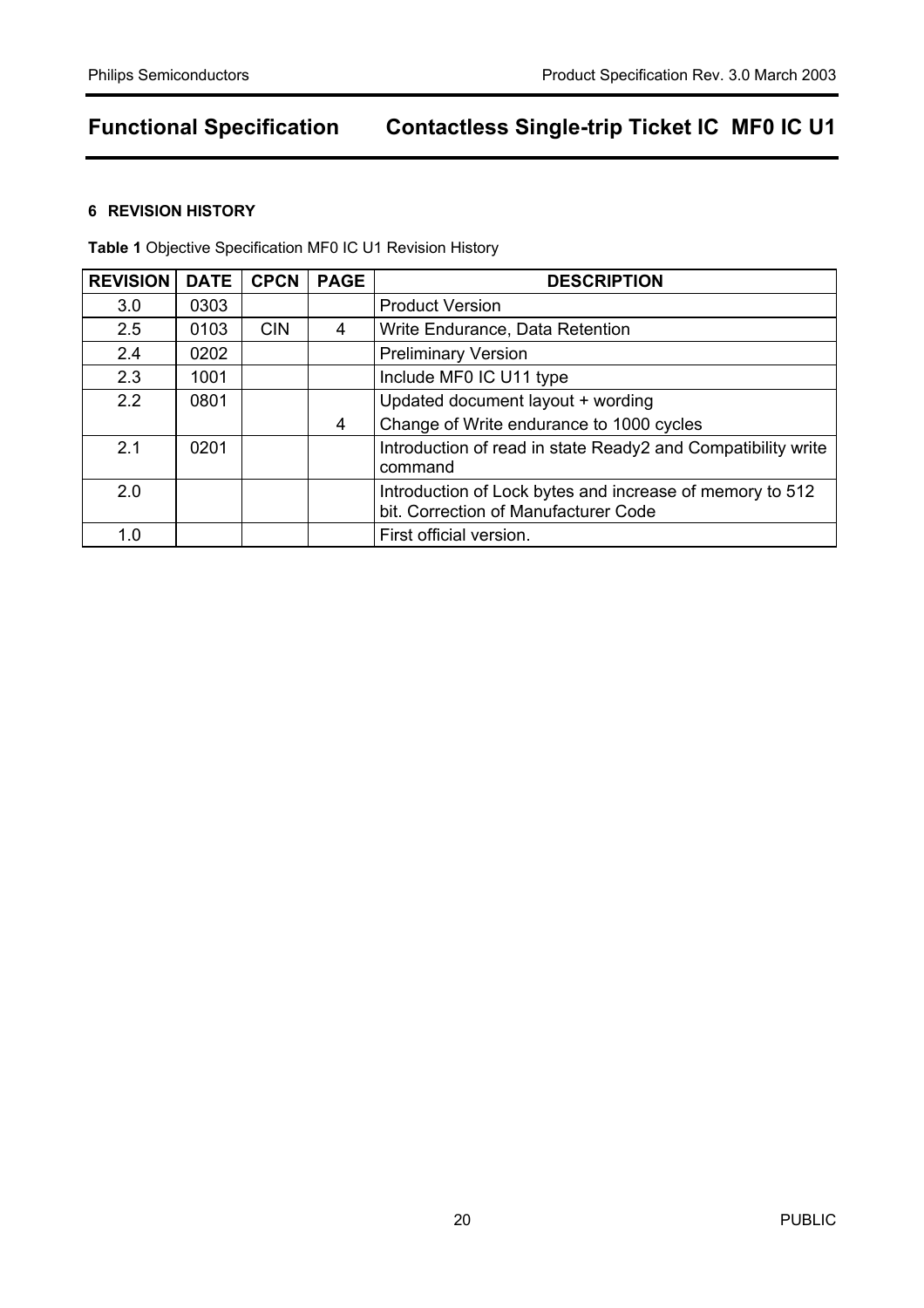**NOTES**